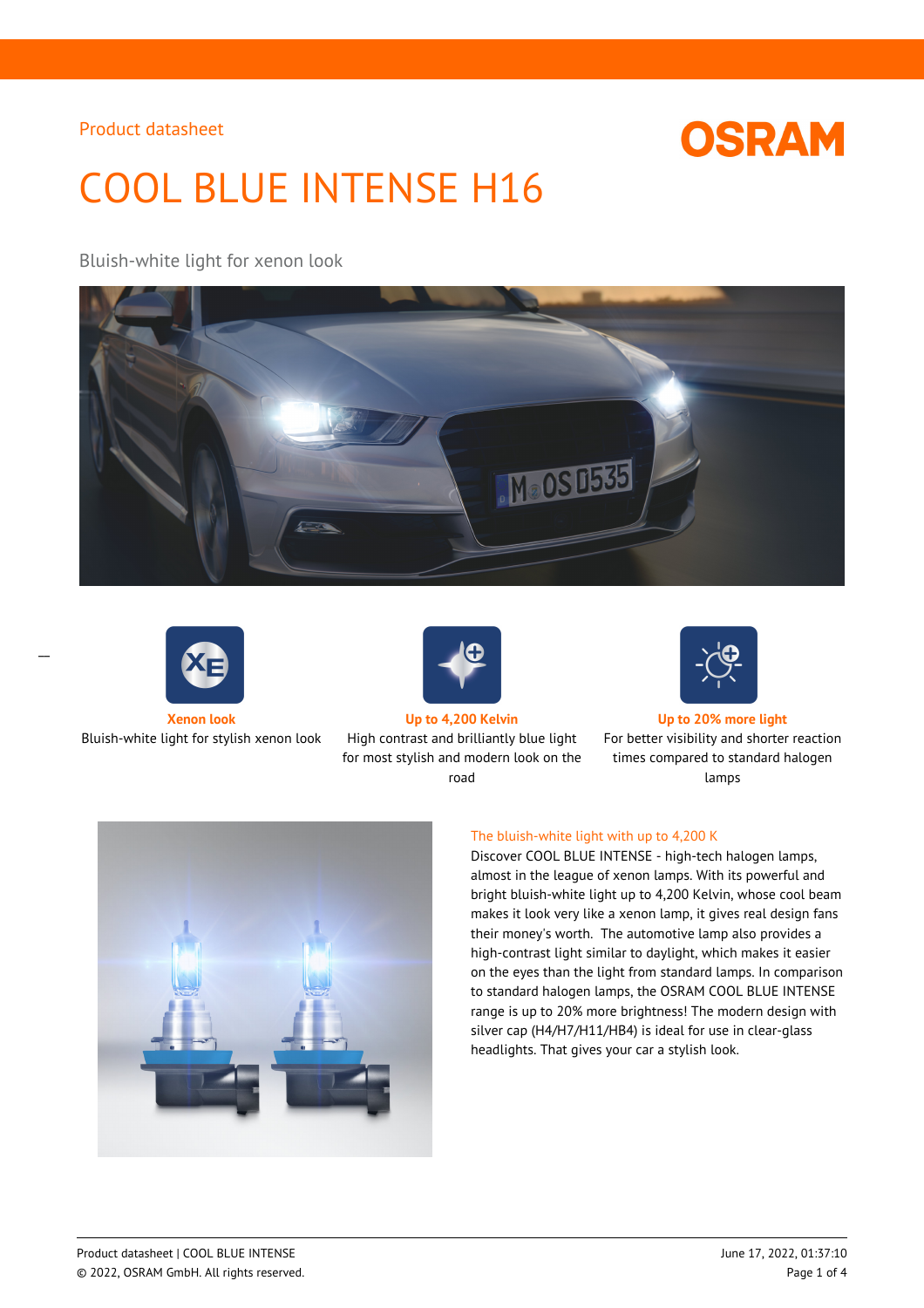### Technical data

# **Product information**

| Order reference                             | 64219CBI               |  |
|---------------------------------------------|------------------------|--|
| Application (Category and Product specific) | Halogen headlight lamp |  |

# **Electrical data**

| Power input            | 22.5 W $^{1}$ |
|------------------------|---------------|
| Nominal voltage        | 12.0 V        |
| <b>Nominal wattage</b> | 19.00 W       |
| <b>Test voltage</b>    | 13.2 V        |

1) Maximum

## **Photometrical data**

| <b>Luminous flux</b>     | 500 lm       |  |
|--------------------------|--------------|--|
| Luminous flux tolerance  | $+10\%$ 15 % |  |
| <b>Color temperature</b> | 3550 K       |  |

# **Dimensions & weight**





| <b>Diameter</b>       | $10.0$ mm |
|-----------------------|-----------|
| <b>Product weight</b> | 18.80 g   |
| Length                | 67.0 mm   |

# **Lifespan**

| Lifespan B3 | 250 h |
|-------------|-------|
| Lifespan Tc | 500 h |

# **Additional product data**

| Base (standard designation) | PGI19- <sup>2</sup> |
|-----------------------------|---------------------|
|                             |                     |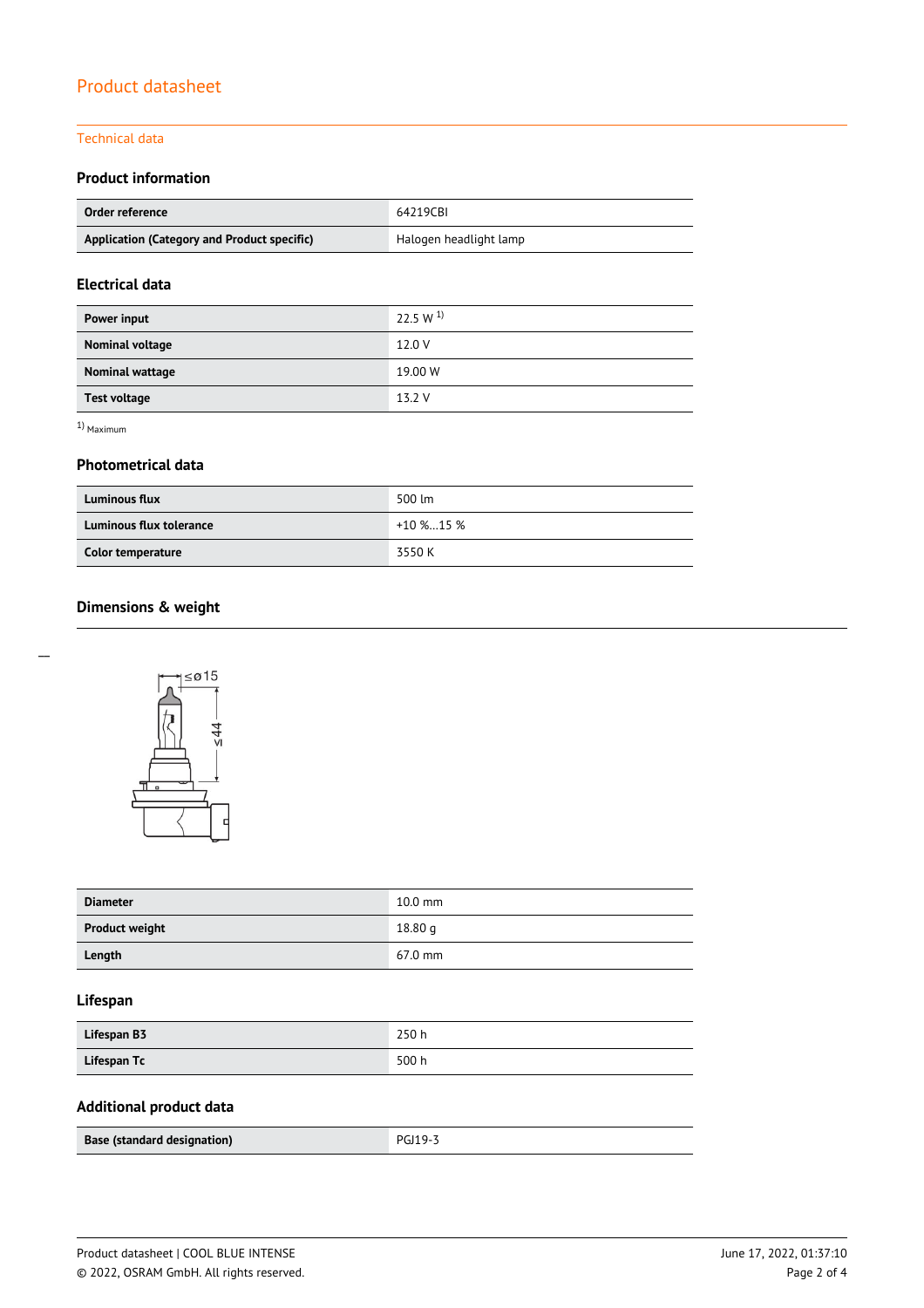# **Capabilities**

| <b>Technology</b>                       | <b>HAL</b>      |  |
|-----------------------------------------|-----------------|--|
| Certificates & standards                |                 |  |
| <b>ECE category</b>                     | H <sub>16</sub> |  |
| <b>Country specific categorizations</b> |                 |  |
| Order reference                         | 64219CBI        |  |

# **Environmental information**

# **Information according Art. 33 of EU Regulation (EC) 1907/2006 (REACh)**

| Date of Declaration               | 19-01-2022                                                                                                          |
|-----------------------------------|---------------------------------------------------------------------------------------------------------------------|
| <b>Primary Article Identifier</b> | 4052899268326   4052899268357   4052899412941<br>  4052899412866   4052899413023  <br>4052899487154   4062172049900 |
| Candidate List Substance 1        | No declarable substances contained                                                                                  |
| Declaration No. in SCIP database  | In work                                                                                                             |

#### Logistical Data

 $\overline{a}$ 

| <b>Product code</b> | <b>Product description</b>                  | Packaging unit<br>(Pieces/Unit) | <b>Dimensions (length</b><br>x width x height)     | <b>Volume</b>           | <b>Gross weight</b> |
|---------------------|---------------------------------------------|---------------------------------|----------------------------------------------------|-------------------------|---------------------|
| 4052899268326       | <b>COOL BLUE INTENSE</b><br>H <sub>16</sub> | Folding carton box              | 33 mm x 37 mm x<br>71 mm                           | $0.09$ dm <sup>3</sup>  | 25.00 <sub>a</sub>  |
| 4052899268333       | <b>COOL BLUE INTENSE</b><br>H <sub>16</sub> | <b>Bundle</b><br>10             | $- X - X -$                                        |                         |                     |
| 4052899268340       | <b>COOL BLUE INTENSE</b><br>H <sub>16</sub> | Shipping carton box<br>100      | 341 mm x 191 mm x<br>154 mm                        | $10.03$ dm <sup>3</sup> | 2681.00 g           |
| 4052899268357       | COOL BLUE INTENSE<br>H <sub>16</sub>        | Hard Cover Box<br>2             | 114 mm $\times$ 48 mm $\times$<br>$106 \text{ mm}$ | $0.58 \text{ dm}^3$     | 130.00 g            |
| 4062172062107       | <b>COOL BLUE INTENSE</b><br>H <sub>16</sub> | Shipping carton box<br>10       | 268 mm x 126 mm x<br>$125$ mm                      | 4.22 dm <sup>3</sup>    | 733.00 g            |

The mentioned product code describes the smallest quantity unit which can be ordered. One shipping unit can contain one or more single products. When placing an order, for the quantity please enter single or multiples of a shipping unit.

#### Download Data

| <b>File</b>                                        |
|----------------------------------------------------|
| 360 Degree Image<br>COOL BLUE INTENSE H16 64219CBI |